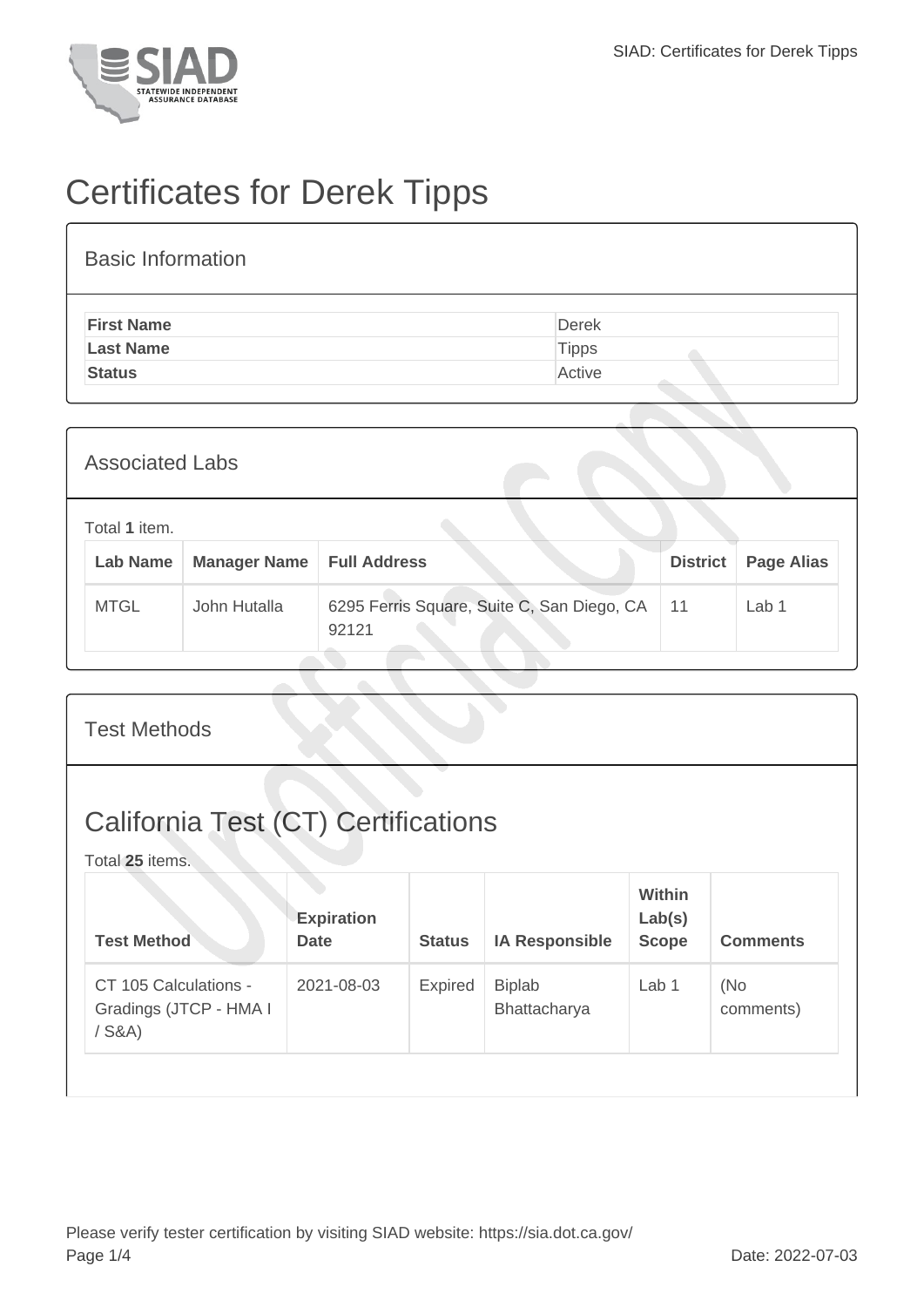

| <b>Test Method</b>                                                                   | <b>Expiration</b><br><b>Date</b> | <b>Status</b>  | <b>IA Responsible</b>         | Within<br>Lab(s)<br><b>Scope</b> | <b>Comments</b>   |
|--------------------------------------------------------------------------------------|----------------------------------|----------------|-------------------------------|----------------------------------|-------------------|
| CT 125 AGG Sampling -<br><b>AGGREGATES (JTCP -</b><br><b>HMA I / S&amp;A)</b>        | 2021-08-03                       | Expired        | <b>Biplab</b><br>Bhattacharya | Lab 1                            | (No)<br>comments) |
| CT 125 CEM Sampling -<br><b>CEM</b>                                                  | 2020-03-21                       | <b>Expired</b> | Roy(Chip)<br>Denner           | Lab <sub>1</sub>                 | (No<br>comments)  |
| CT 125 GEN Sampling -<br><b>GENERAL</b>                                              | 2020-03-21                       | <b>Expired</b> | Roy(Chip)<br>Denner           | Lab <sub>1</sub>                 | (No)<br>comments) |
| CT 125 HMA Sampling -<br>HMA (JTCP - HMA I)                                          | 2018-03-16                       | <b>Expired</b> | Roy(Chip)<br>Denner           | Lab <sub>1</sub>                 | (No<br>comments)  |
| CT 201 Sample<br>Preparation - Soil and<br>Aggregates (JTCP -<br><b>S&amp;A)</b>     | 2021-08-03                       | Expired        | <b>Biplab</b><br>Bhattacharya | Lab 1                            | (No<br>comments)  |
| CT 202 Sieve analysis -<br>Fine and Coarse<br>Aggregates (JTCP -<br><b>S&amp;A</b> ) | 2021-08-03                       | <b>Expired</b> | <b>Biplab</b><br>Bhattacharya | Lab <sub>1</sub>                 | (No<br>comments)  |
| CT 205 Percent Crushed<br>Particles (JTCP - S&A)                                     | 2021-08-03                       | Expired        | <b>Biplab</b><br>Bhattacharya | Lab <sub>1</sub>                 | (No<br>comments)  |
| CT 216 Relative<br>Compaction - Soils and<br>Aggregates (JTCP -<br><b>S&amp;A)</b>   | 2021-08-03                       | <b>Expired</b> | <b>Biplab</b><br>Bhattacharya | Lab 1                            | (No<br>comments)  |
| CT 217 Sand Equivalent<br>$(JTCP - S&A)$                                             | 2021-08-03                       | <b>Expired</b> | <b>Biplab</b><br>Bhattacharya | Lab <sub>1</sub>                 | (No)<br>comments) |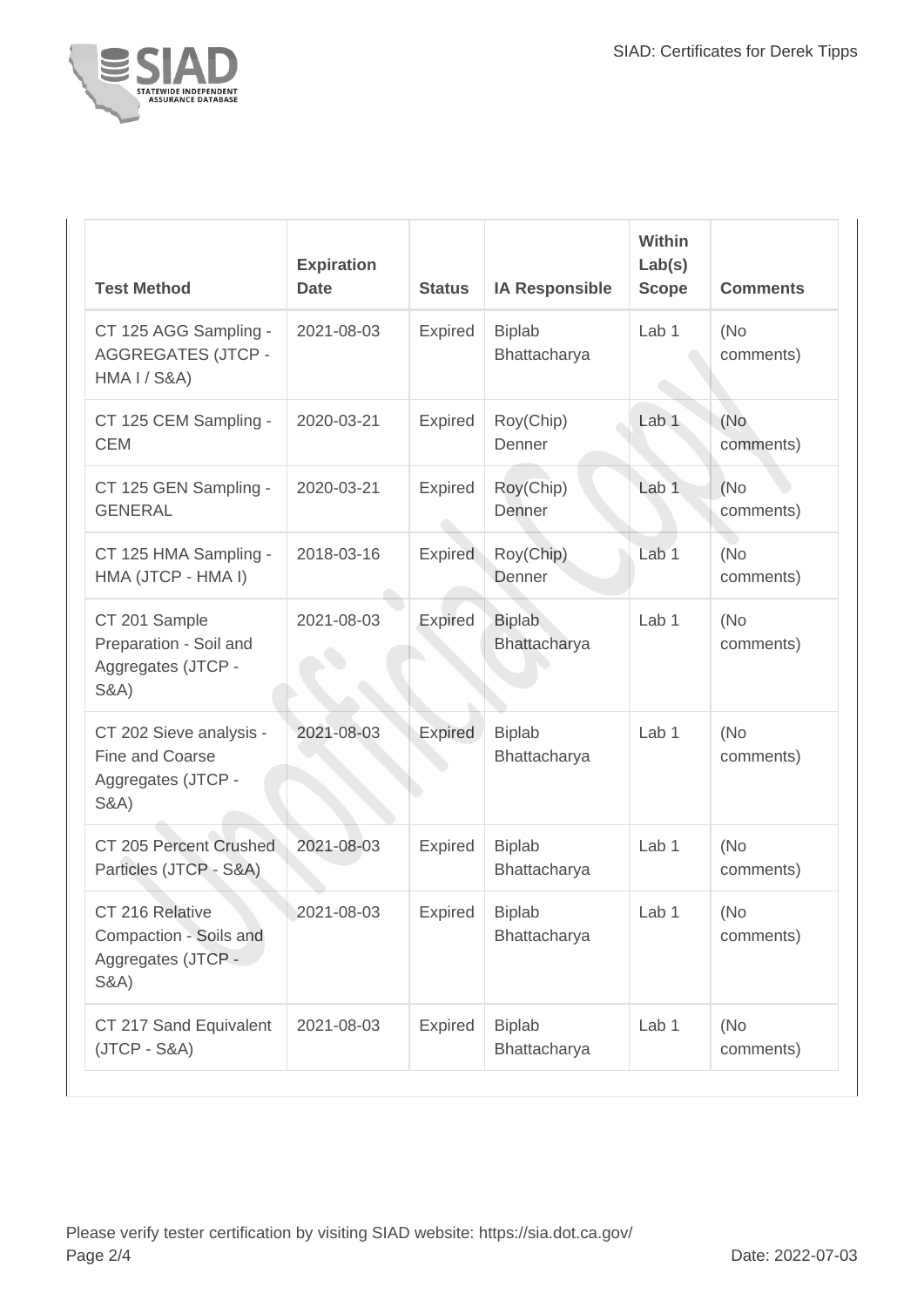

| <b>Test Method</b>                                                                             | <b>Expiration</b><br><b>Date</b> | <b>Status</b>  | <b>IA Responsible</b>         | Within<br>Lab(s)<br><b>Scope</b> | <b>Comments</b>   |
|------------------------------------------------------------------------------------------------|----------------------------------|----------------|-------------------------------|----------------------------------|-------------------|
| CT 226 Moisture Content<br>- Soils and Aggregates<br>$(JTCP - S&A)$                            | 2021-08-03                       | Expired        | <b>Biplab</b><br>Bhattacharya | Lab 1                            | (No)<br>comments) |
| CT 231 Relative<br>Compaction - Nuclear<br>Gage                                                | 2022-11-13                       | Active         | Roy(Chip)<br>Denner           | Lab <sub>1</sub>                 | (No<br>comments)  |
| CT 375 AC Density by<br>Nuclear Gage                                                           | 2022-11-13                       | Active         | Roy(Chip)<br>Denner           | Lab <sub>1</sub>                 | (No<br>comments)  |
| CT 504 Air Content of<br><b>PCC - Pressure Method</b><br>(JTCP - PCC)                          | 2023-08-11                       | Active         | <b>Richard Hibbard</b>        | Lab <sub>1</sub>                 | (No)<br>comments) |
| CT 518 Unit Weight -<br>PCC (JTCP - PCC)                                                       | 2023-08-11                       | Active         | <b>Richard Hibbard</b>        | Lab <sub>1</sub>                 | (No)<br>comments) |
| CT 521 Compressive<br>Strength - PCC                                                           | 2017-04-01                       | <b>Expired</b> | Roy(Chip)<br>Denner           | Lab <sub>1</sub>                 | (No)<br>comments) |
| CT 523.1 Section B.1 &<br><b>B.2 Flexural Strength</b><br>(Field Fabrication) (JTCP<br>$- PCC$ | 2017-04-01                       | Expired        | Roy(Chip)<br>Denner           | Lab 1                            | (No)<br>comments) |
| CT 523.2 Section B.3<br>Flexural Strength (Lab<br>Test)                                        | 2017-04-01                       | <b>Expired</b> | Roy(Chip)<br>Denner           | Lab 1                            | (No<br>comments)  |
| CT 524 Flexural Strength<br>of Rapid Strength - PCC                                            | 2017-04-01                       | Expired        | Roy(Chip)<br>Denner           | Lab 1                            | (No)<br>comments) |